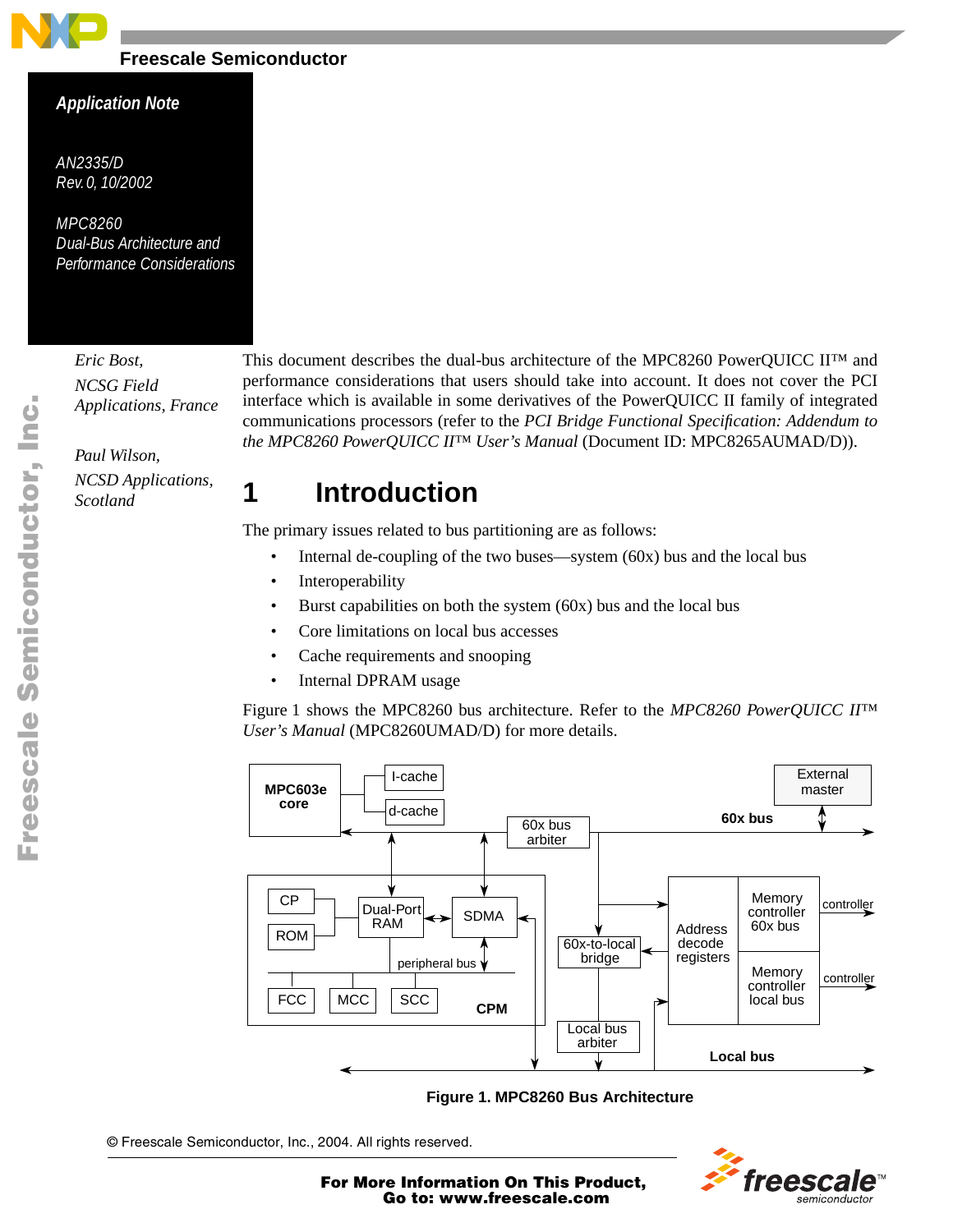

**MPC8260 Dual-Bus Architecture** 

## **2 MPC8260 Dual-Bus Architecture**

### **2.1 60x Bus (PowerPC Bus)**

This is the primary system bus (64-bit data/ 32-bit address). It has two operating modes:

- Single MPC8260—In this mode, slave I/O and memory devices can be connected to the 60x bus; no other external masters are supported. All the address, data, and control lines are provided by the internal memory controller and the dedicated signals for bus arbitration are not used. In this mode, the MPC603e core ensures internal cache coherency for all accesses that use the 60x bus. This means that CPM accesses can be snooped (controlled by GBL configuration bit discussed in [Section 4, "MPC8260 Cache Capability"](#page-4-0)).
- 60x-compatible bus—In this mode, the 60x bus allows the connection of external masters e.g. L2 cache controller, additional processors and ASICs. It also supports externally controlled bus snooping for cache coherency. The arbitration logic between several masters can be internal (the MPC8260 can arbitrate up to three external masters) or can be external (for example, the MPC107). In this mode, the MPC603e core can be disabled (meaning the MPC8260 is in slave mode). In this mode, the MPC8260 supports one-level address pipelining by asserting  $\overline{\text{AACK}}$  to the current bus master when its data tenure starts and by granting the address bus to the next requesting device before the current data tenure is complete. Refer to Sections 4.3.2.1, 8.4.2, and 10.9 in the *MPC8260 PowerQUICC II™ User's Manual*.

## **2.2 Local Bus**

This is an optional 32-bit data bus which is synchronous to the system bus. It is used in conjunction with the memory controller because only the 18 low-order address bits are provided. The local bus enhances the operation of the high-speed communication controllers by allowing users to store connection tables and buffer descriptors away from the system bus.

Accessing data buffers through the 60x or local bus should be considered carefully. Only buffers that do not require heavy processing from the core should be accessed from local bus. The main reason for this recommendation is that data accessed from the local bus cannot be cached when accessed by the MPC603e core. Because the MPC603e core accesses to the local bus are visible on the 60x bus, the available bandwidth on the 60x bus is reduced.

Additional uses of the local bus are as follows:

- Interface to CAM memory (for connections address translation and look-up)
- Local memory or peripheral devices handled through IDMA
- Reduces the electrical load on the 60x bus, thus reducing the need for extra buffering devices

Users should note that the MPC8260 cannot boot from the local bus.

## **2.3 Bus Arbitration**

The MPC8260 integrates two bus arbiters—one for the 60x bus and one for the local bus—as shown [Figure 1.](#page-0-0)

• 60x-bus arbiter—Arbitrates between the internal bus masters and up to three external bus masters. The 60x-bus internal bus master can be either the MPC603e core and CPM (DMA block).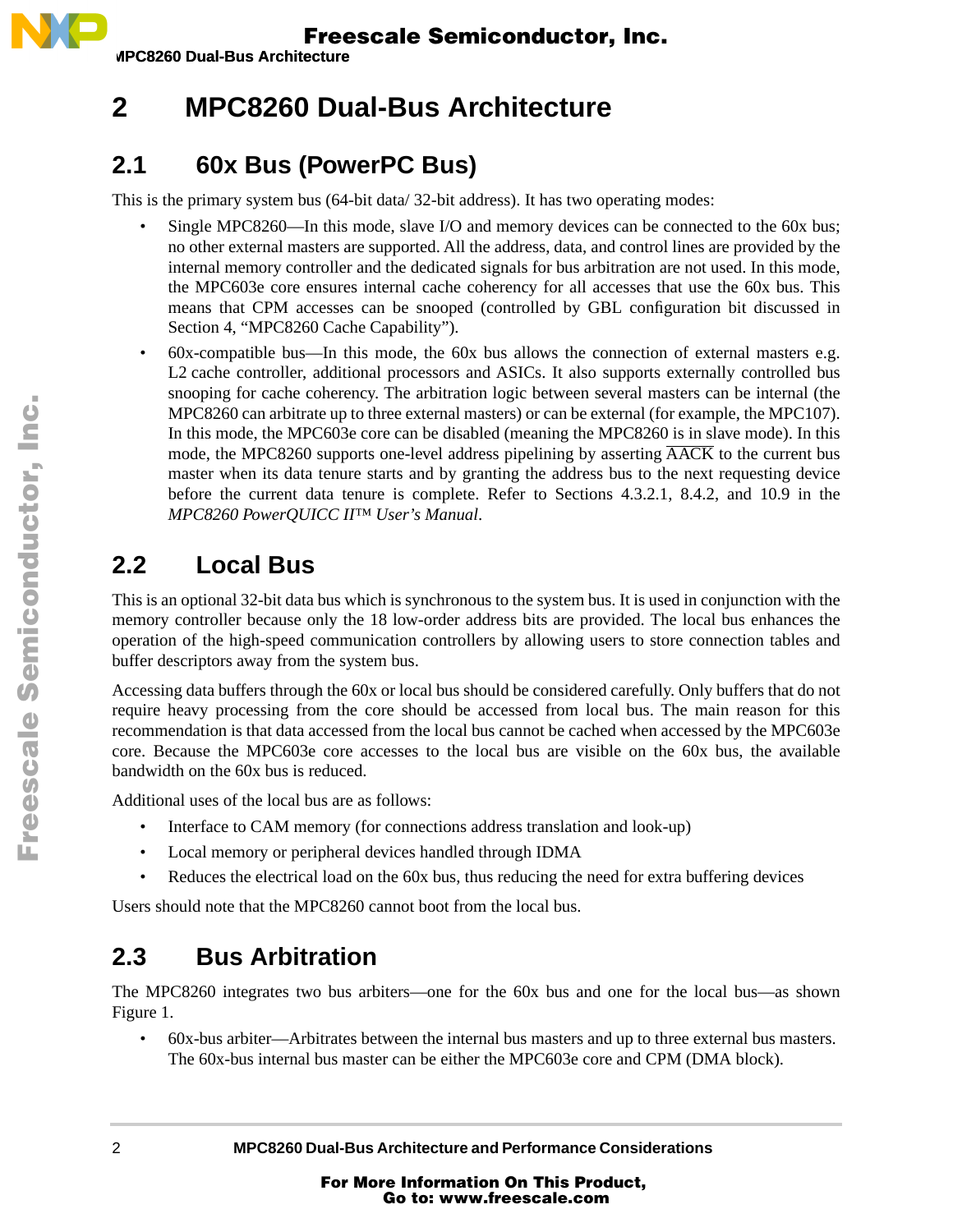

• Local bus arbiter—Arbitrates between the CPM (DMA block) and the 60x-to-local bus bridge. The local bus masters can be the CPM, the MPC603e core, or the external bus masters on the 60x bus.

Arbitration priorities and bus parking are configurable. Refer to Section 4.3.2 in the *MPC8260 PowerQUICC II™ User's Manual*.

### **2.4 Bus Access**

### **2.4.1 CPU Bus Access**

As shown in [Figure 1,](#page-0-0) the MPC603e core has direct access to the 60x bus. Therefore, all bus transactions from the MPC603e core must arbitrate and use the 60x bus, even if the transaction is directed to the local bus (through the 60x-to-local bridge controlled by the memory controller). This is also the case when the MPC603e core makes an access to internal dual-port RAM. Obviously, MPC603e-core accesses to the internal caches do not require a 60x bus transaction on cache hits.

### **2.4.2 CPM Bus Access**

When considering CPM resources, two kinds of transactions must be distinguished:

- Internal-CPM transactions to the microcode resources (code and data)
- DMA-initiated transactions for the transfer of data units between the serial controllers—for example, an FCC running ATM with transmit / receive buffers in external memory

For internal-transactions, the CPM has its own internal path and does not imply systematic usage of either the local or 60x buses. For example, data exchanges between communication ports and internal dual-port RAM use the CPM peripheral bus and do not use the local or 60x bus.

When the CPM needs to access external memory (accesses to buffer descriptors and buffers under control of SDMA block), it issues an arbitration request to either the local bus or the 60x bus, depending on a configuration parameter selectable for each single data structure, as shown in the following examples:

- An FCC operating in ATM mode—It is possible to direct the CPM to access data buffers on either the 60x or local bus for each virtual connection. Refer to Section 29.10.2 in the *MPC8260 PowerQUICC II™ User's Manual*.
- An FCC operating in Ethernet mode—The bus selection is more global as described in Section 28.7.1 of the *MPC8260 PowerQUICC II™ User's Manual*.
- For IDMA, the CPM can perform fast data transfers between memory or peripheral devices located on either the system (60x) or local bus.

It is recommended that users locate buffer descriptors and buffers in external memory. However, buffer descriptors and buffers can be located in internal DPRAM. In this case, DMA-initiated transactions are at first issued on the system (60x) because DPRAM internally is considered a slave on the system (60x) bus.

## **2.5 Performance Issues**

Because of its 64-bit data port size and the 32-byte burst capability, the system (60x) bus provides more bandwidth than the local bus. The 60x bus also supports one-level address pipelining, which can improve data throughput by allowing the memory controlled hardware to decode a set of address and control signals while the current data transaction finishes. Pipelining works in single-MPC8260 mode and 60x-bus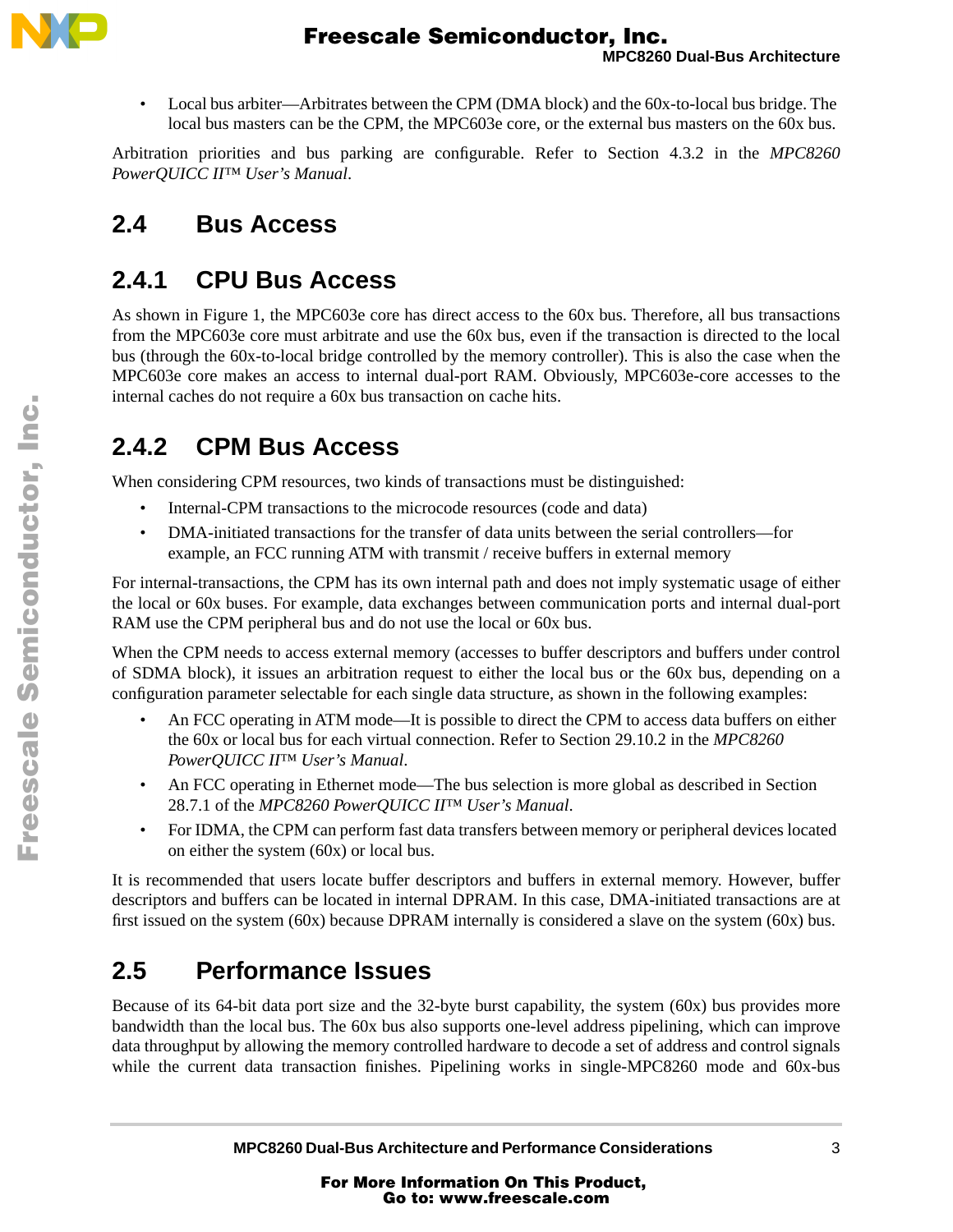

### Freescale Semiconductor, Inc.

compatible mode. The CPM serial DMA controller is one of the bus masters on the 60x bus and can take advantage of the pipeline like other bus masters.

The MPC603e core itself cannot burst to the local bus. However, the CPM can do DMA bursts to memory devices on the local bus. A performance penalty ratio from 2 to 10 can affect application software when data is accessed from the core using the local bus.

Thus, simultaneous activity on both buses is possible when the CPM uses the local bus to access connection tables while the MPC603e core uses the 60x bus to access data buffers. Concurrent accesses on both buses are also allowed from the CPM in the case of IDMA single address (s) transfers. For dual-address transfers, the accesses are not concurrent. The CPM will do a read first, followed by a write.

The minimum delay between consecutive transactions on the local bus is five cycles. These cycles are comprised from the pipelining of bus arbitration and control signals between the 60x/local bus ( $\overline{TS}$  and  $\overline{TA}$ ). This minimum delay can be achieved if the 60x bus pipelining feature is fully utilized, i.e. if all new loads/stores begin their address phase while the current load/store finishes its data phase.

Using internal DPRAM to locate CPM data structures—for example, buffer descriptors and buffers in the DPRAM—does not provide the best bus performance. Also, internal DPRAM cannot be cached by the core.

# **3 MPC8260 Memory Controller**

The MPC8260 memory controller allows control of various types of memory and slave I/O devices.

Because of the dual-bus architecture of the MPC8260, the memory controller provides two sets of state machines for both the local and the 60x buses. For a given memory partition, the allocation to a given state machine working on a given bus is determined by configuring the Base register (BRx) MS bit. Refer to Section 10.2 in the *MPC8260 PowerQUICC II™ User's Manual*.

When a transaction is initiated by the MPC603e core and the 60x bus is granted by the 60x bus arbiter, the address is compared for a match in one of BRx. If a match occurs, BRx[MS] selects a state machine (SDRAM, UPM or GPCM) and a bus (local or 60x). If the 60x bus is selected, access continues (if it has already been arbitrated) and the memory controller signals are generated to control the memory or peripheral device. If the local bus is selected, the local bus arbiter gives priority to this transaction. Note that in this case, the local bus transactions are visible on the 60x bus.

When a transaction is requested by the CPM (SDMA), it is arbitrated either by the local bus arbiter or the 60x bus arbiter (depending on each data structure configuration). Then, the address is compared with BRx to select a given state machine and a bus.

In the special case when a transaction is requested by the CPM, is arbitrated by the local bus arbiter, and the BRx selects the 60x bus, the transaction is ignored. This case must be prevented in software because there is no local-to-60x bridge.

Alternatively, when a transaction is requested by the CPM, is arbitrated by the 60x bus arbiter, and BRx selects the local bus, the transaction is processed through the 60x-to-local bridge. Again, software should prevent this case from occurring.

Regardless of whether the MPC603e core is disabled or enabled, the memory controller and DPRAM on MPC8260 can be accessed by external masters. As a consequence, external masters can access the MPC8260 local bus through the 60x-to-local bridge. Refer to Section 10.9 in the *MPC8260 PowerQUICC II™ User's Manual*.

4 **MPC8260 Dual-Bus Architecture and Performance Considerations**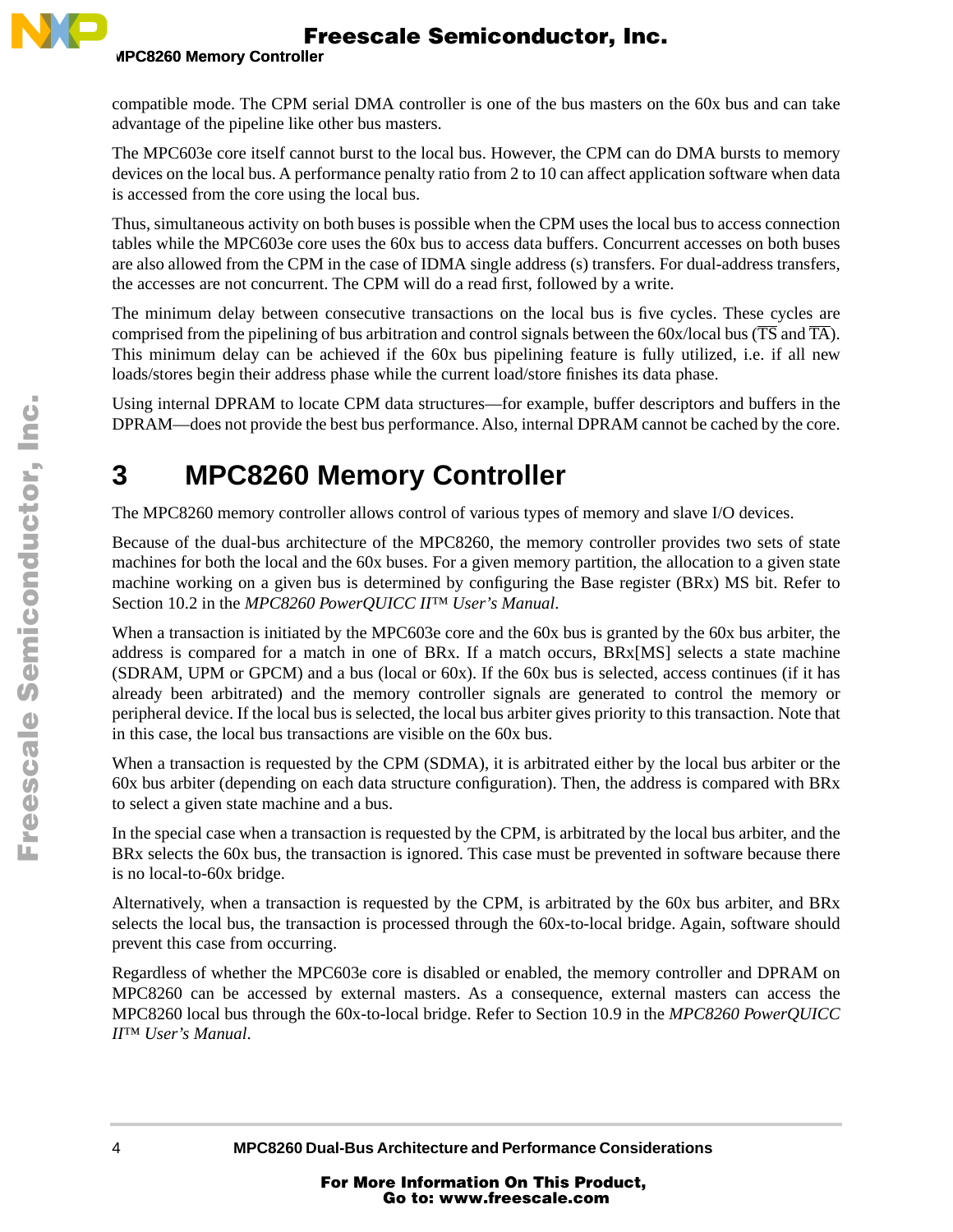

In single MPC8260 mode, the 60x bus is controlled by the memory controller, and in this mode 60x bus signals  $(\overline{TS}, \overline{TSIZ[0-3]}, \overline{TT[0-4]}]$  etc.) have no timing relationship to the address bus or chip select signals  $(\overline{CS[0-11]})$ .

# <span id="page-4-0"></span>**4 MPC8260 Cache Capability**

To clarify the MPC8260's cache capability, the following situations need to be differentiated:

- Internal caches on the MPC603e core require a burst access to refill a cache line (cache line is 32 bytes). The MPC603e core cannot burst on the local bus and thus, all memory partitions placed on the local bus must be set as non-cacheable using the PowerPC architecture-compliant memory management units (MMUs). Execution from the core through the local bus to non-cacheable memory may be possible: program fetches are 64-bit loads, but only single accesses are performed in that case. For performance reasons, this scenario is not recommended and only data should be accessed from local bus.
- Accesses initiated by the CPM through the 60x bus to cacheable partitions are allowed and coherency is enforced by internal snooping. To enforce snooping for those memory partitions, the global (GBL) bit has to be set in the appropriate CPM registers and parameters—for example, in the case of an FCC operating in ATM mode. Refer to Sections 28.7.1, 29.10.2.2, and 29.19.2.3 in the *MPC8260 PowerQUICC II™ User's Manual*. Note that there is no snooping if the GBL bit is not set.
- Accesses initiated by the CPM through the local bus. As the 60x bus does not see the transaction, there is no snooping and software should ensure that the snooping bit is turned off.

# **5 MPC8260 Burst Capability and Restrictions**

To understand the MPC8260's burst capability, its should be noted that a burst could occur in two situations:

- Burst initiated from the source of the transaction (MPC603e core or CPM)
- Burst initiated effectively by the MPC8260 memory controller depending on its mode of operation

The MPC603e core initiates burst transactions to the 60x bus each time a cache line is filled or cast out. A burst initiated from the memory controller depends on its mode of operation and the memory device capability (SDRAM- or UPM-controlled DRAM support burst). In the case of a GPCM- or UPM-controlled non-burstable device, the memory controller splits the burst request transaction into several successive single beat transactions.

The CPM SDMA controllers are capable of bursting on both the 60x bus and the local bus.

60x bus masters cannot burst to DPRAM, registers, nor the local bus. A burst to these destinations is terminated with TEA. Memory partitions that may be accessed from the core through the local bus, must be non-cacheable.The memory controller with the 60x-to-local bridge is not able to split the burst requested transaction into several successive single beat transactions.

Consequently, the 60x core-to-local-bus path provides lower performance. This is a limitation of the architecture and users should not use the local bus to store data structures to which the MPC603e core requires high-bandwidth access. IDMA should be used to transfer large blocks of data between the 60x and local buses as it is capable of bursting on both buses.

r, I

n

.<br>ق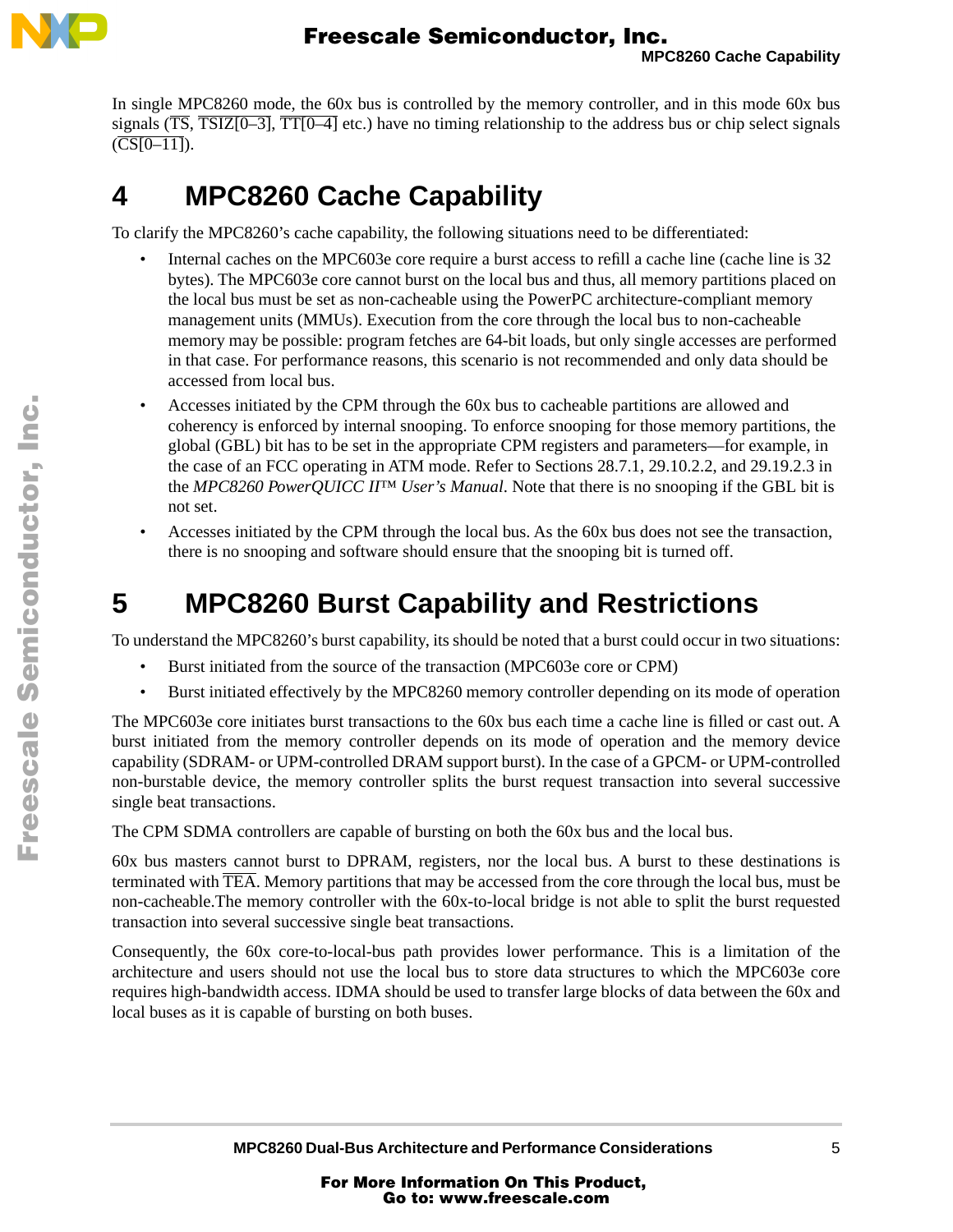

### Freescale Semiconductor, Inc.

**Snooping and Performance Considerations** 

## **6 Snooping and Performance Considerations**

The MPC8260 provides dedicated hardware to ensure memory coherency by snooping bus transactions, by maintaining information about the status of data in a cache block, and by the address retry capability. Refer to Section 8.6 and Section 8.4.4.1 in the *MPC8260 PowerQUICC II™ User's Manual*.

Asserting the global (GBL) output signal indicates whether the current transaction must be snooped by other snooping devices on the bus. Accesses which use this feature cause the MPC8260 memory controller to wait a certain number of cycles—determined by BCR[APD] for ARTRY assertion—before initiating the memory access. Refer to Section 4.26 in the *MPC8260 PowerQUICC II™ User's Manual*.

Care must be taken to minimize the use of this global feature because using the  $\overline{\text{ARTRY}}$  signal to enforce coherency can require significant bus bandwidth.

Accesses initiated by the CPM through the 60x bus to cached memory areas can be snooped without using the ARTRY signal. This can be accomplished by setting the global (GBL) bit in the appropriate CPM registers and parameters to enable snooping. Refer to Sections 28.7.1, 29.10.2.2, and 29.19.2.3 in the *MPC8260 PowerQUICC II™ User's Manual*. For example, if a cached memory area is marked write through and the CPM transfers data to this memory area then bus snooping marks this cached area as invalid. However, if a cached memory area is marked write back or cache tags are being updated when the CPM transfers data, then  $\overline{\text{ARTRY}}$  is used.

Users should consider the above factors in the following scenarios:

- In Single-MPC8260 mode, the CPU should define all its memory space as non-global (even if it is shared with the CPM). This can be done since the CPM has no L1 cache. The CPM should define the shared memory areas as global. So, when the CPM makes an access to a shared memory, the core is notified about it, but when the core access the same area, there is no need to use the global signal.
- The above applies for a MPC8260 with L2 cache system, since L2 can never cache DMA accesses and it retries the bus only if the DMA tries to access an area previously accessed by the core.
- If the internal CPU is disabled and an external core is used, the two previous scenarios still apply.
- The only time the CPU should define a memory area as shared is when it is shared with another CPU (and not the CPM).

In summary, users should try to avoid shared memory as much as possible. In cases where this is required, only the CPM should use the snooping option and the CPU should not.

The CPU should define a memory space as shared (global) only if it is actually shared with another CPU (and not the CPM). This can happen only in multi-processor systems.

Fr  $\boldsymbol{\Phi}$  $\bf \Phi$  $\boldsymbol{\eta}$  $\mathbf 0$ 

ale

 $\boldsymbol{g}$  $\bf \Phi$ 

mic

o n d u  $\mathbf 0$ t o

r, I

n

.<br>ق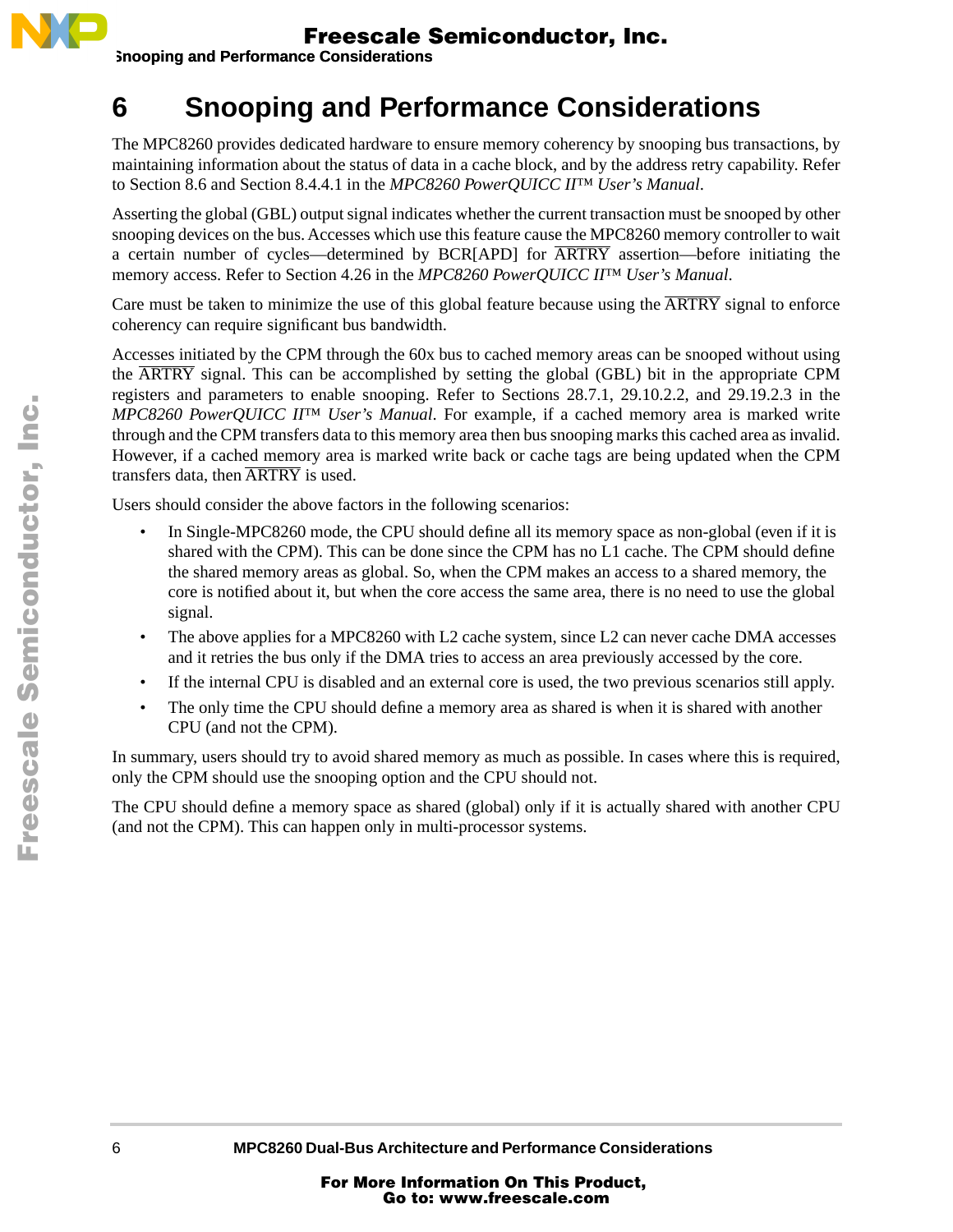